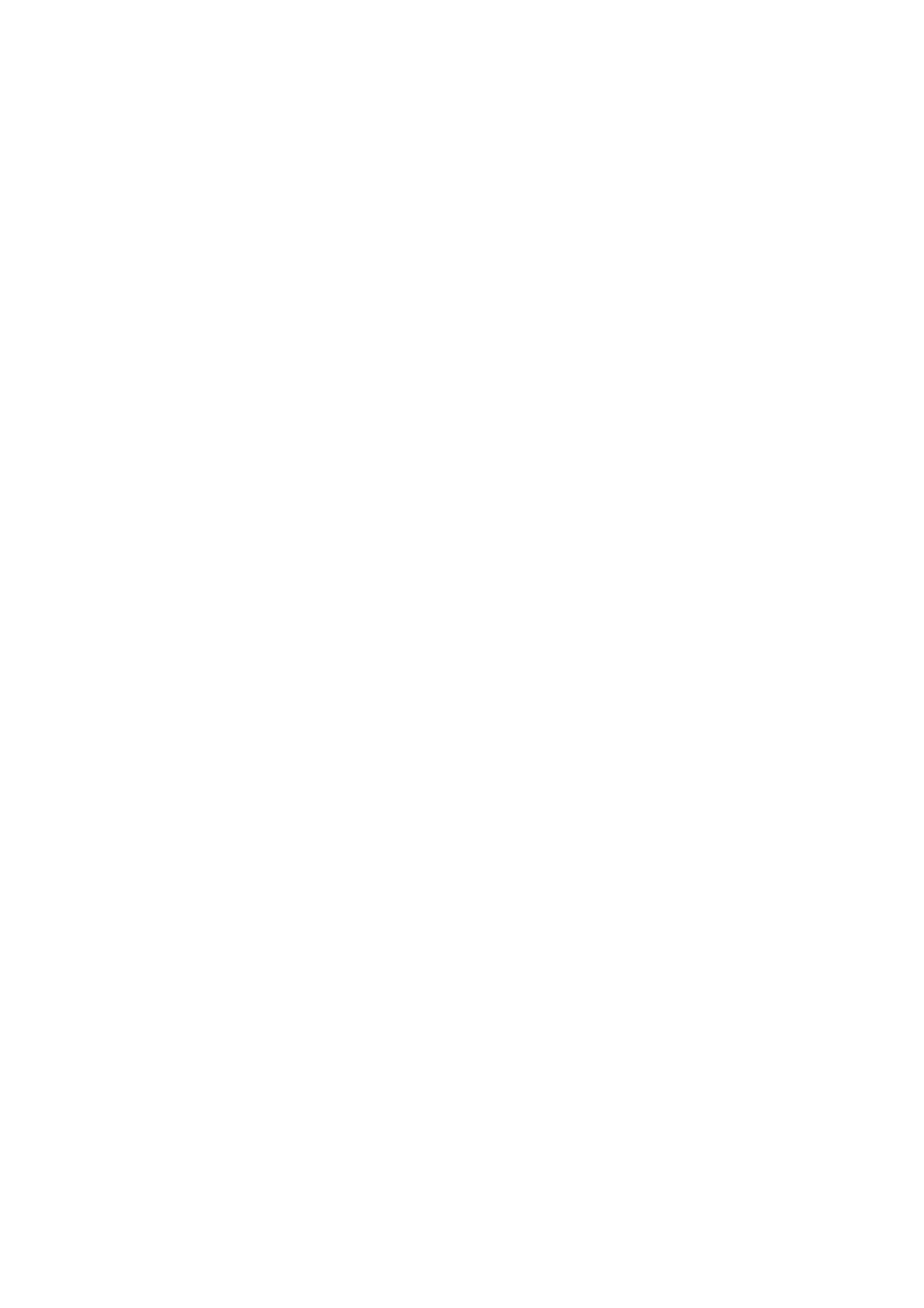# <span id="page-2-0"></span>**MANAGEMENT AND ADMINISTRATION OF AUSTRALIAN DEFENCE FORCE MEMBERS UNDER 18 YEARS OF AGE**

# **INTRODUCTION <sup>1</sup>**

1. Defence and the Australian Defence Force (ADF) has a duty to ensure that all personnel are provided with a safe working environment and system of work. This duty is particularly significant where personnel are considered in a legal sense to be 'vulnerable'. Vulnerable personnel may be identified by a wide range of characteristics depending on the individual circumstances, including age, gender, life experience and familiarity with Service culture.

2. ADF members under the age of 18 years (minors) are a specific class of vulnerable person to which additional legal and moral obligations apply. Members of the ADF who deal with and are responsible for such personnel must be aware of their responsibilities when managing minors.

# **SCOPE <sup>3</sup>**

3. This Instruction is applicable to those minors who are members of the permanent and reserve elements of the ADF. It applies to minors from the time they are appointed/enlisted, when they have signed to become members of the ADF.

4. The Instruction provides broad guidance on the appropriate discharge of the ADF's responsibilities and prescriptive measures where these are required. Issues within this Instruction are not exhaustive and Services must consider all relevant issues relating to a particular working environment.

# **EXCLUSIONS**

5. This Instruction does not provide policy or procedural guidance on issues relating to the recruitment of minors to the ADF. Nor does it address the issues relating to the management of minors who are not members of the ADF, such as members of the Service cadet schemes or civilian work experience students.

# **POLICY STATEMENT <sup>6</sup>**

6. The effective management of under-age personnel is essential in order for Defence to meet its international and national legal obligations. This Instruction outlines the ADF's responsibilities relating to the management and administration of minors.

# **DEFINITIONS <sup>7</sup>**

7. The definitions which apply to this Instruction are in [annex](#page-12-0) A.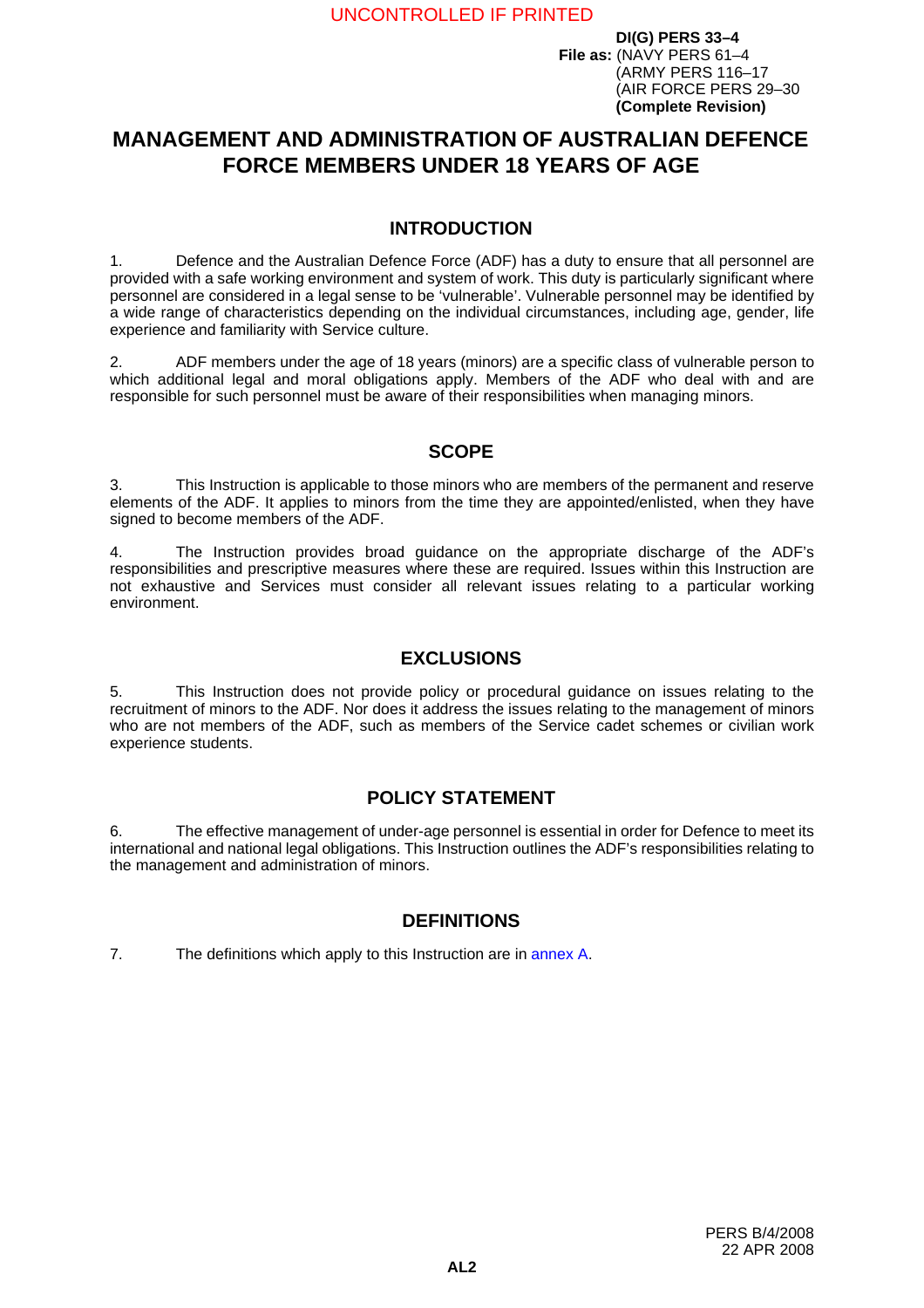### **AUSTRALIAN DEFENCE FORCE'S LEGAL RESPONSIBILITY FOR THE CARE OF MINORS <sup>8</sup>**

#### **Duty of care**

8. In general terms, an employer (such as Defence) must take reasonable care for the safety of all its employees (including ADF members). That obligation is non-delegable. The employer's duty is described as a 'personal duty'. The obligation arises by reason of the special features of the employer/ employee relationship.

9. The courts decide on a case-by-case basis whether the employer took reasonable care to avoid exposing employees unnecessarily to a risk of injury. The employer's duty is one of reasonable care. Whether the employer has discharged that duty of care is always dependant upon the facts of each case. Many factors need to be taken into account having regard to the variable standard of care required to fulfil the duty of care in each particular case.

10. The Commonwealth of Australia (through the Department of Defence) has a legal duty of care to ensure reasonable care is taken for the safety of engaged members. There is a requisite standard of care required to be met by the Commonwealth to discharge the duty of care. The standard of care required on the part of the Commonwealth for the care of minors is higher simply because those ADF members are minors. That is, minors fall into a class of person described as vulnerable for whom the law provides a higher standard of care. If there is established a breach of duty of care and there is injury, loss and damage as a result of that breach (which is not too remote in law), then the employee will succeed in establishing negligence on the part of the Commonwealth.

11. Specific legislation, such the *[Occupational Health and Safety \(Commonwealth Employment\)](http://www.austlii.edu.au/au/legis/cth/num_act/ohasea1991531/) [Act 1991](http://www.austlii.edu.au/au/legis/cth/num_act/ohasea1991531/)* applies to Defence. Under this legislation there is a statutory obligation on the part of Defence to take all reasonably practicable steps to protect the health and safety at work of employees. This is described as the general duty under the *[Occupational Health and Safety \(Commonwealth Employment\)](http://www.austlii.edu.au/au/legis/cth/num_act/ohasea1991531/) [Act 1991](http://www.austlii.edu.au/au/legis/cth/num_act/ohasea1991531/).*

#### **The United Nations Convention on the Rights of the Child (1990) and the Optional Protocol on the Involvement of Children in Armed Conflicts (2002) <sup>12</sup>**

12. **The Convention.** The United Nations Convention on the Rights of the Child, implemented in 1990 and ratified by Australia, sets out the civil, political, economic, social and cultural rights of children.

13. **The Optional Protocol to the Convention on the Rights of the Child on the involvement of children in armed conflict (the Protocol).** The Optional Protocol strengthens the protections contained in the Convention. Most importantly, it obliges signatories to the Convention to take all feasible measures to ensure members of their armed forces who have not attained the age of 18 years do not take a direct part in hostilities. Australia's ratification of the Convention and Protocol places a responsibility on Defence to ensure that its policies comply with the requirements of the two agreements.

14. Consistent with Article 3 of the Protocol, which allows for the recruitment of persons less than 18 years of age, the minimum age for recruitment into the ADF is 17 years of age. In addition, the recruitment of minors into the ADF must take into account the following obligations:

- a. the recruitment of the minor must be genuinely voluntary—minors must not be compulsorily recruited into the ADF;
- b. the minor must have the written consent of their parents to join the ADF prior to their enlistment or appointment;
- c. the minor must provide reliable proof of age prior to their enlistment or appointment in the ADF; and
- d. the minor is fully informed of the duties involved in military service.

15. If a minor has been recruited contrary to the requirements of the Protocol, the ADF will take all feasible measures to ensure that the minor's service in the ADF is terminated as soon as practicable.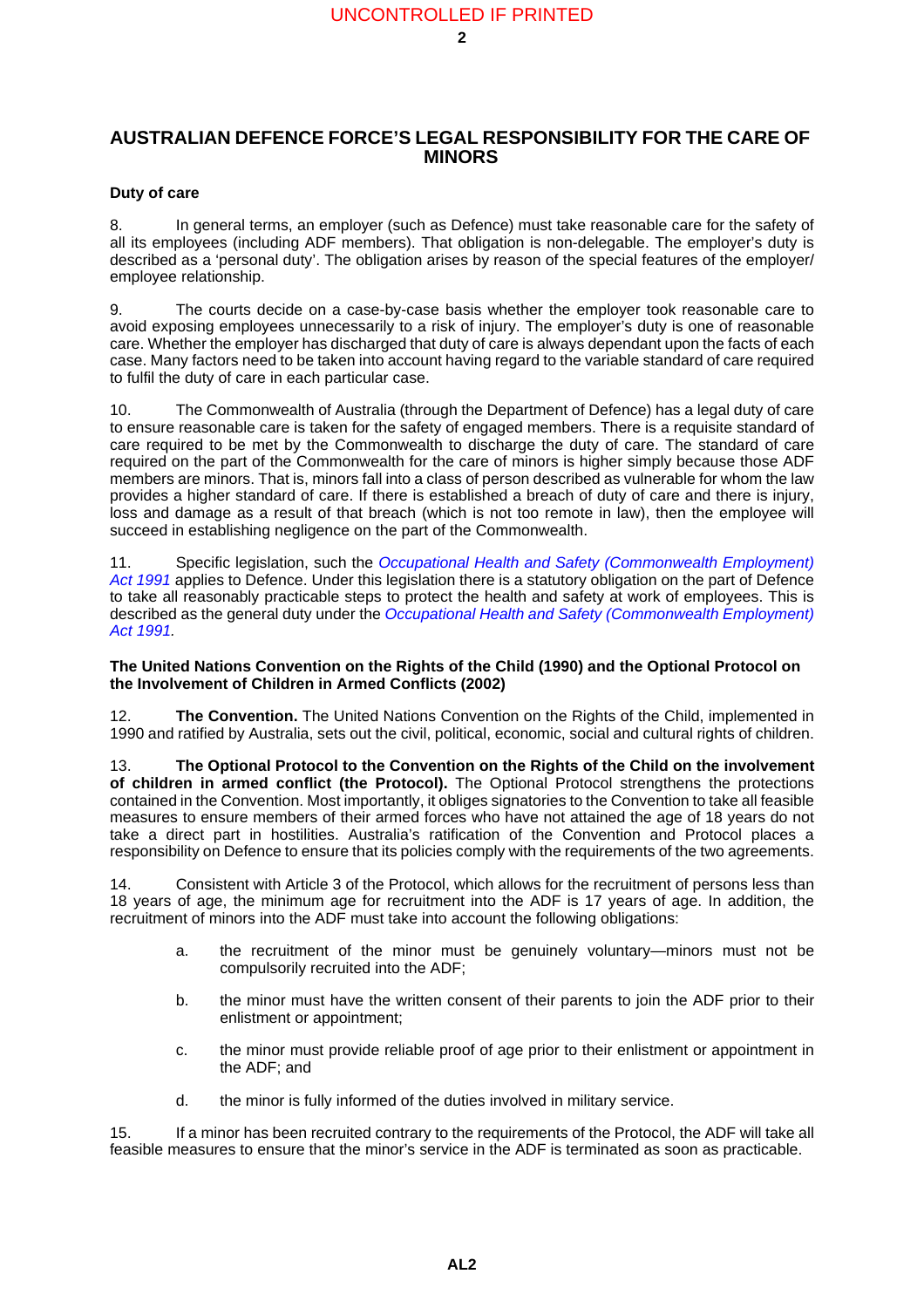16. **Compliance with State and Territory child protection legislation.** Each Australian State and Territory has either introduced or is planning to introduce legislation requiring additional clearances (known as Working with Children checks) for those adults who work with children in positions or organisations which have a child-related focus. Defence is not considered to be child-related employment for the purposes of this legislation and minors who are enlisted or appointed by the ADF are engaged to perform the same duties as their adult colleagues. Therefore, Defence personnel who work with minors (who are ADF members) as part of their normal duties are currently exempt from these checks.

# **MANAGEMENT OF MINORS DURING TRANSITION PERIOD <sup>17</sup>**

17. The ADF commences its responsibility for minors from the point in time at which the minor officially joins the ADF. This includes the transition stage where the minor is travelling from their place of enlistment/appointment to the relevant initial training establishment.

18. **Travel arrangements.** The ADF (through Defence Force Recruiting (DFR)) is responsible for the management of all travel arrangements for minors from the enlistment/appointment venue to the training establishment. Minors are to travel using the organised transportation and are not permitted to travel with family and friends to the relevant training establishment.

19. **Chaperoning of minors during transition period.** DFR is responsible for ensuring that minors are escorted, by appropriate personnel, to the departure point at which their travel to the training establishment commences (eg the airport). DFR is also to ensure that minors are chaperoned, by appropriate personnel, on any travel during the transition period which requires overnight accommodation. An 'appropriate person' is to be a person assigned by DFR personnel, and must not be an adult enlistee/recruit. Commanding Officers (COs) of training establishments must ensure that appropriate arrangements are made to escort minors from the arrival point (eg airport or train station) to the relevant training establishment.

20. **Behaviour standards.** As minors are members of the ADF from their time of appointment/enlistment, from this point onwards they are also subject to the requirements of the *[Defence Force Discipline Act 1982](http://www.austlii.edu.au/au/legis/cth/consol_act/dfda1982188/)* (DFDA) and Administrative sanctions. This would occur where their conduct, performance or standards are unsatisfactory or their actions or behaviour have adversely impacted, or are likely to impact, on the efficiency, reputation or operational effectiveness of the ADF. The application of the [DFDA](http://www.austlii.edu.au/au/legis/cth/consol_act/dfda1982188/) and Administrative sanctions includes during their transition from their place of enlistment to their training establishment. A briefing on the [DFDA](http://www.austlii.edu.au/au/legis/cth/consol_act/dfda1982188/) is to be delivered to minors by trained DFR personnel during the recruiting process.

### **RESPONSIBILITIES <sup>21</sup>**

#### **Minors <sup>21</sup>**

21. Minors are expected to meet the same behavioural standards as adult colleagues in either operational or training units. They are also subject to the same conditions of service and employment policies as their adult colleagues, including [DFDA](http://www.austlii.edu.au/au/legis/cth/consol_act/dfda1982188/) and Administrative sanctions.

22. Minors must comply with relevant Commonwealth and State legislation, including legislation on the following issues:

- a. the purchase and consumption of alcohol;
- b. the purchase and consumption of prohibited substances;
- c. entry to licensed premises such as public bars;
- d. the purchase of adult classified products;
- e. the purchase of cigarettes; and
- f. obtaining tattoos and body piercing.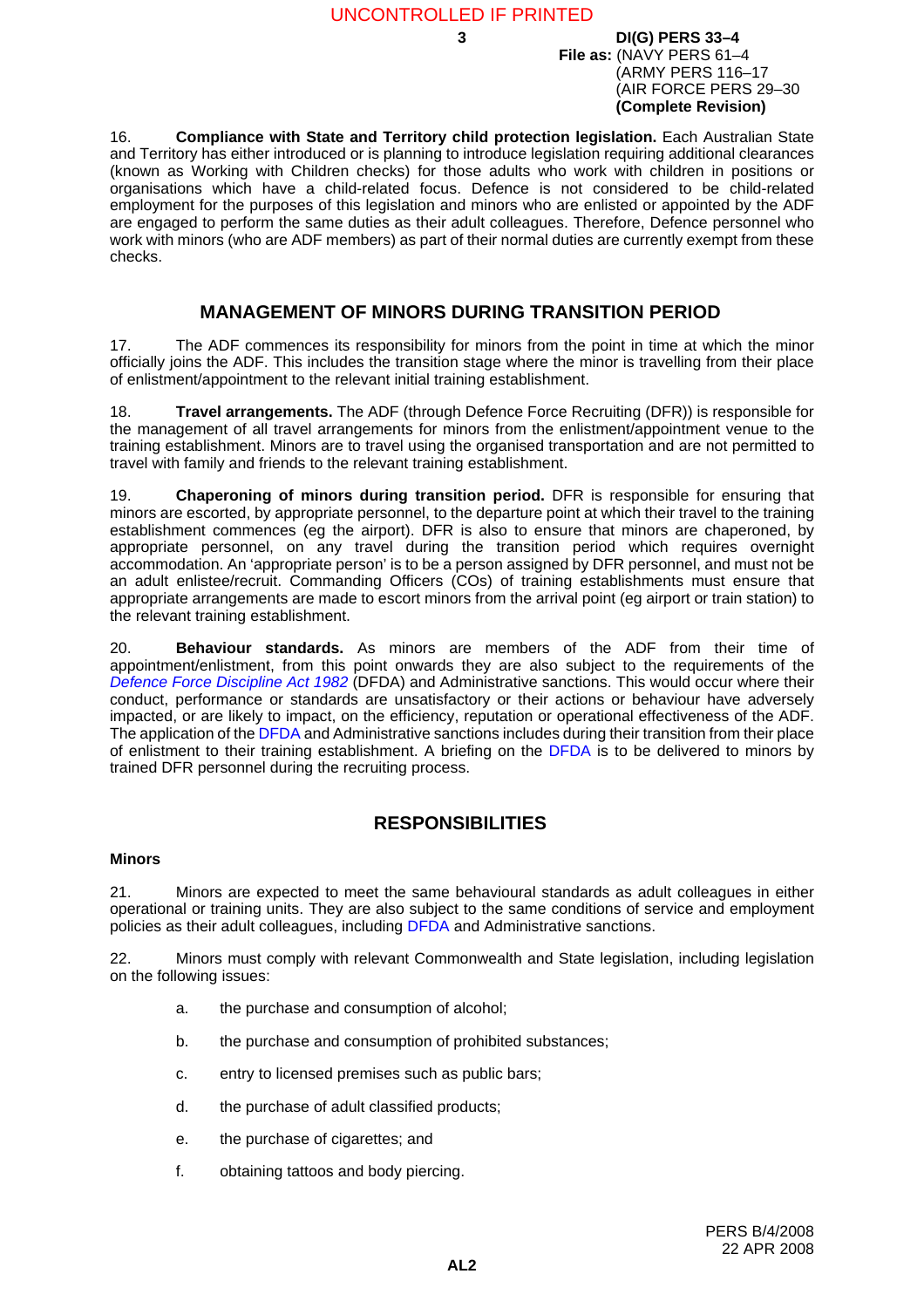#### **Services <sup>23</sup>**

23. Services must ensure that a common and consistent approach to the management of minors is developed and maintained throughout their organisation. Each Service Headquarters (HQ) is responsible for the development of policy for management of minors within the respective Service.

<span id="page-5-0"></span>24. **Standing Orders.** All COs who have minors under their command must ensure that Standing Orders covering the management of minors are promulgated. In doing so, COs must ensure that all reasonable measures are taken to proactively manage specific risks relating to minors. These Orders must include the following elements:

- a. compliance with State and Territory laws covering minors including those regarding alcohol, prohibited substances, tobacco, gambling, tattoos, body piercing and adult classified products;
- b. measures to ensure the safety of minors in terms of:
	- (1) training regimes;
	- (2) accommodation;
	- (3) prohibited areas;
	- (4) parental permission requirements; and
	- (5) leave off-base;
- c. physical health and medical issues; and
- d. mental health and welfare issues.

25. **Joining instructions.** Recruit training establishments must provide minors and their parents (via DFR Centres) with pre-course information prior to their enlistment date. In addition to normal recruiting information to assist transition to military life, this information is to include topics such as planned place of training, details for family members to contact the establishment and support mechanisms and services provided to all ADF trainees and members. Within one-week after the commencement of initial training and subsequent specific courses or training, COs must dispatch to parents of minors a program setting out point of contact details, general details of the planned activities and the general locations at which trainees will undertake course and/or recreational activities. This documentation is in addition to any information which may be published on the Defence internet website.

26. **Training of unit personnel.** COs must ensure that all Defence personnel within their establishment, who have, or may have, dealings with minors, have received appropriate training on working with minors. Director-General Defence Education, Training and Development is the sponsor for the learning outcomes for the training of staff working with minors and the associated assessment guidance to confirm that those outcomes have actually been achieved by individuals. In those units with minors, these outcomes and assessment guidance are to be included as part of the formal induction training for unit personnel as well as any annual training requirements.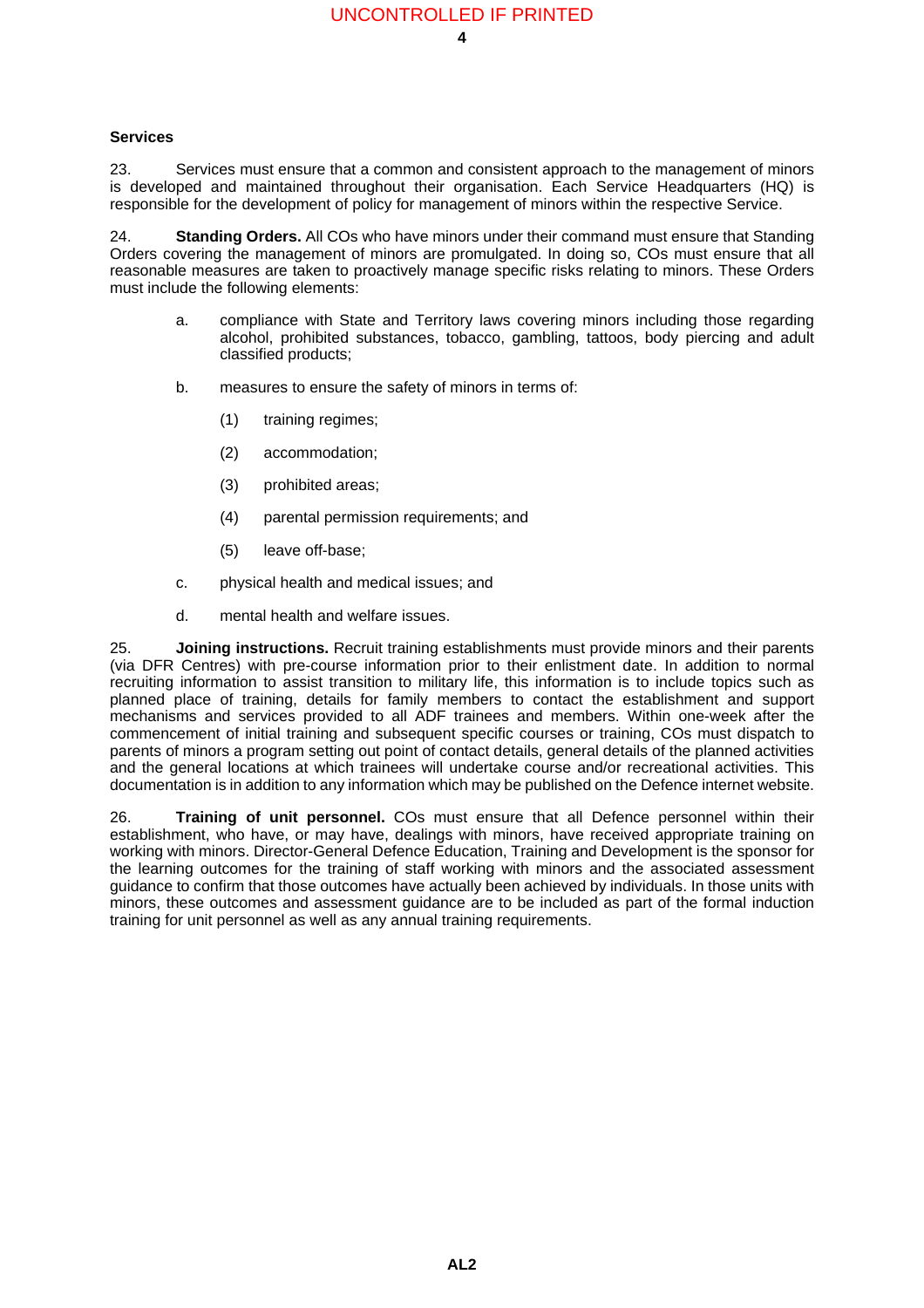# **ADMINISTRATIVE ARRANGEMENTS <sup>27</sup>**

#### **Support arrangements <sup>27</sup>**

27. **Welfare and Mental Health Issues.** COs must ensure that unimpeded access to welfare support mechanisms, such as chaplain and psychology services, the Defence Community Organisation and the Defence Equity Advice Lines is provided. As soon as possible when arriving at an establishment, minors are to be made aware of the welfare support mechanisms, including names, locations and contact details for key welfare personnel, and out of hours contact personnel. COs must ensure that such welfare support personnel within their establishments are appropriately trained and/or qualified and are to take all reasonable steps to make support services available on a 24-hour, seven days a week basis. In addition, COs should implement an internal mentoring system to assist minors in adapting to the ADF environment.

28. In order to monitor and evaluate the suitability and operation of welfare and support arrangements within the training establishment, COs are to establish review processes which are to be conducted during the minors' stay at the establishment. These reviews should also consider the application of single-Service policies on issues such as fraternisation and suicide awareness. In-course feedback is to be sought, where possible, from minors on welfare issues during any course longer than one-week. Such feedback should be obtained, where possible, by an individual independent of the chain of command (for example a psychologist or a chaplain). Such surveys should, where practical, be incorporated into existing survey mechanisms. Feedback is to be documented and reported to the Service Training Commands (or equivalent), whilst being subject to any issues of confidentiality. For extended training courses, the maximum period between reviews is not to exceed three months. Exit interviews are also to be conducted and documented and reported to the Service Training Commands (or equivalent).

29. In the event of an injury to, or hospitalisation of, a minor, the procedures contained within [Defence Instruction \(General\) \(DI\(G\)\) PERS 11–2—](http://defweb.cbr.defence.gov.au/home/documents/DATA/ADFPUBS/DIG/GP11_02.PDF)*Notification of Service and Non-Australian Defence Force casualties* are to be followed. In addition, personnel must comply with Defence Occupational Health and Safety requirements, such as the completion of [Form AC 563](http://pubsdb.cbr-dps.defence.gov.au/forms/AC563/AC563.itp)—*Defence OHS Incident Report* available on the Defence Web Forms System.

#### **Complaint process <sup>30</sup>**

30. All minors must receive comprehensive information concerning the complaint processes and mechanisms, both Service and civilian, that are available to them. Base personnel, as nominated by the CO, who provide these briefings are to also include contact details and the rights of members to access the various organisations and processes.

31. Management and reporting of complaints relating to unacceptable behaviour is to be in accordance with [DI\(G\) PERS 35–3—](http://defweb.cbr.defence.gov.au/home/documents/DATA/ADFPUBS/DIG/GP35_03.PDF)*Management and Reporting of Unacceptable Behaviour*. Recording of complaints is to be undertaken in accordance with [DI\(G\) ADMIN 27–1](http://defweb.cbr.defence.gov.au/home/documents/DATA/ADFPUBS/DIG/DIA27_1.PDF)—*Freedom of Information Act—Implementation in the Department of Defence* and [DI\(G\) ADMIN 27–2—](http://defweb.cbr.defence.gov.au/home/documents/DATA/ADFPUBS/DIG/GA27_02.PDF)*Access to Defence and Defence-related archival records under the Archives Act 1983*.

#### **Accommodation <sup>32</sup>**

32. Established ADF policy prohibits relations of a sexual or intimate nature between trainees and the general military population. Consideration needs to be given to the training population into which minors are placed, and their special vulnerability to inappropriate overtures of a sexual or intimate nature. Minors may also be vulnerable to coercion to consume alcohol and drugs.

33. COs must promulgate guidance on accommodation of minors, with a view to mitigating these risks. However, this does not infer that minors need to be accommodated separately from the general population. Issues for review include proximity to showers, toilet facilities and high visibility areas. COs are to ensure that accommodation arrangements are reviewed after an initial period of one-week, and should remain subject to ongoing routine review to ensure that their suitability is maintained.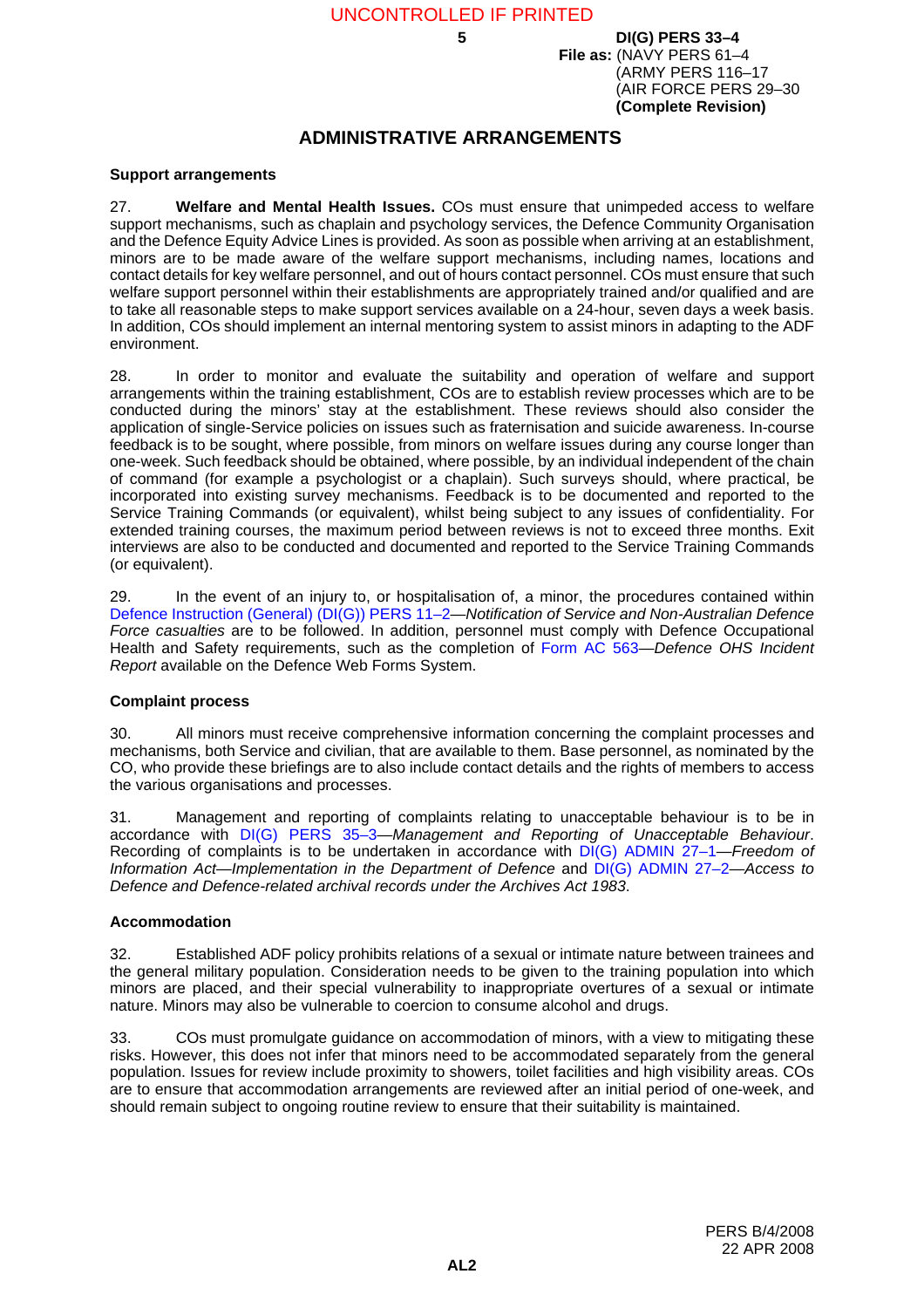### **Disclosure of personal information <sup>34</sup>**

<span id="page-7-0"></span>34. The *[Privacy Act 1988](http://www.austlii.edu.au/au/legis/cth/consol_act/pa1988108/)* (Privacy Act) governs the use and disclosure of 'personal information' by Defence personnel. Personal information is defined broadly by the [Privacy Act](http://www.austlii.edu.au/au/legis/cth/consol_act/pa1988108/) as 'information or opinions that can identify a living person'. Therefore, there will be a significant amount of personal information held by Defence that relates to all Defence personnel, including those under 18 years.

35. The terms 'use' and 'disclosure' are also given specific meaning within the [Privacy Act](http://www.austlii.edu.au/au/legis/cth/consol_act/pa1988108/). 'Use' means the management of information within an agency, while 'disclosure' relates to the release of information outside of an agency. For example, the release of personal information to a minor's parents would be considered to be a 'disclosure'.

36. Defence personnel who are record keepers may only use or disclose personal information in accordance with Information Privacy Principles 10 and 11 which may be found in [section 14](http://www.austlii.edu.au/au/legis/cth/consol_act/pa1988108/s14.html) of the [Privacy Act](http://www.austlii.edu.au/au/legis/cth/consol_act/pa1988108/) [\(annex](#page-14-0) B). In general, personal information may only be used for a purpose which is directly related to the purpose for which it was collected. For example, the information on an ADF member's clothing record could be used to determine what has been issued to a member. Similarly, personal information should only be disclosed in limited circumstances.

37. Where a person has consented to the use or disclosure of information, then there is no impediment to the information being used or disclosed accordingly. Should a situation arise where a member refuses to consent, legal advice must be sought on whether the [Privacy Act](http://www.austlii.edu.au/au/legis/cth/consol_act/pa1988108/) allows for the use or disclosure of the personal information in the particular circumstances. Such a situation may arise where a unit wishes to disclose a minor's personal information to their parents or guardians, but the minor does not wish such disclosure to occur.

38. To avoid this situation, when collecting personal information Defence personnel must ensure that they clearly inform a minor if it is anticipated that such information will be disclosed to another party, such as a parent, and that the minor provides a signature to acknowledge that they have understood that such disclosure may be made. In order to ensure that minors are clearly aware of the circumstances in which information shall be disclosed by Defence to their parent(s), the form in [annex](#page-16-0) C must be signed by all members of the ADF who are minors. This form is to then be held on the member's personnel file and referred to whenever personal information is collected from the minor. If the minor proceeds on posting to another establishment, a new acknowledgement form, in [annex](#page-16-0) C, is to be completed at the new location. The acknowledgement form is valid until the minor turns 18 years of age.

# **Access to and consumption of alcohol and adult classified products <sup>39</sup>**

39. COs must ensure that appropriate procedures are in place to prevent the purchase and consumption of alcohol and prohibited substances by minors when on duty and/or on Defence property. In addition, adult classified products are not permitted to be in the possession of, or be purchased by, minors. Defence personnel are to be instructed that they are not to facilitate minors with the purchase of, or access to, alcohol, prohibited substances or other adult classified products.

### **Identification cards**

40. Identification cards for minors are to be issued in accordance with [DI\(G\) PERS 52–1](http://defweb.cbr.defence.gov.au/home/documents/data/ADFPUBS/DIG/GP52_1.PDF)—*Defence Identity and Access Control Cards*.

# **After-hours/off-duty activities <sup>41</sup>**

41. Written parental consent is required for minors with any off-duty overnight stays off base. Service HQs must ensure that each establishment promulgates guidance in Standing Orders about approved leave activities, as referred to in [paragraph](#page-5-0) 24. This guidance is to include, but not be limited to:

- a. recording requirements on information for the proposed leave activities,
- b. identification of locations and people the minor is permitted to stay at and with,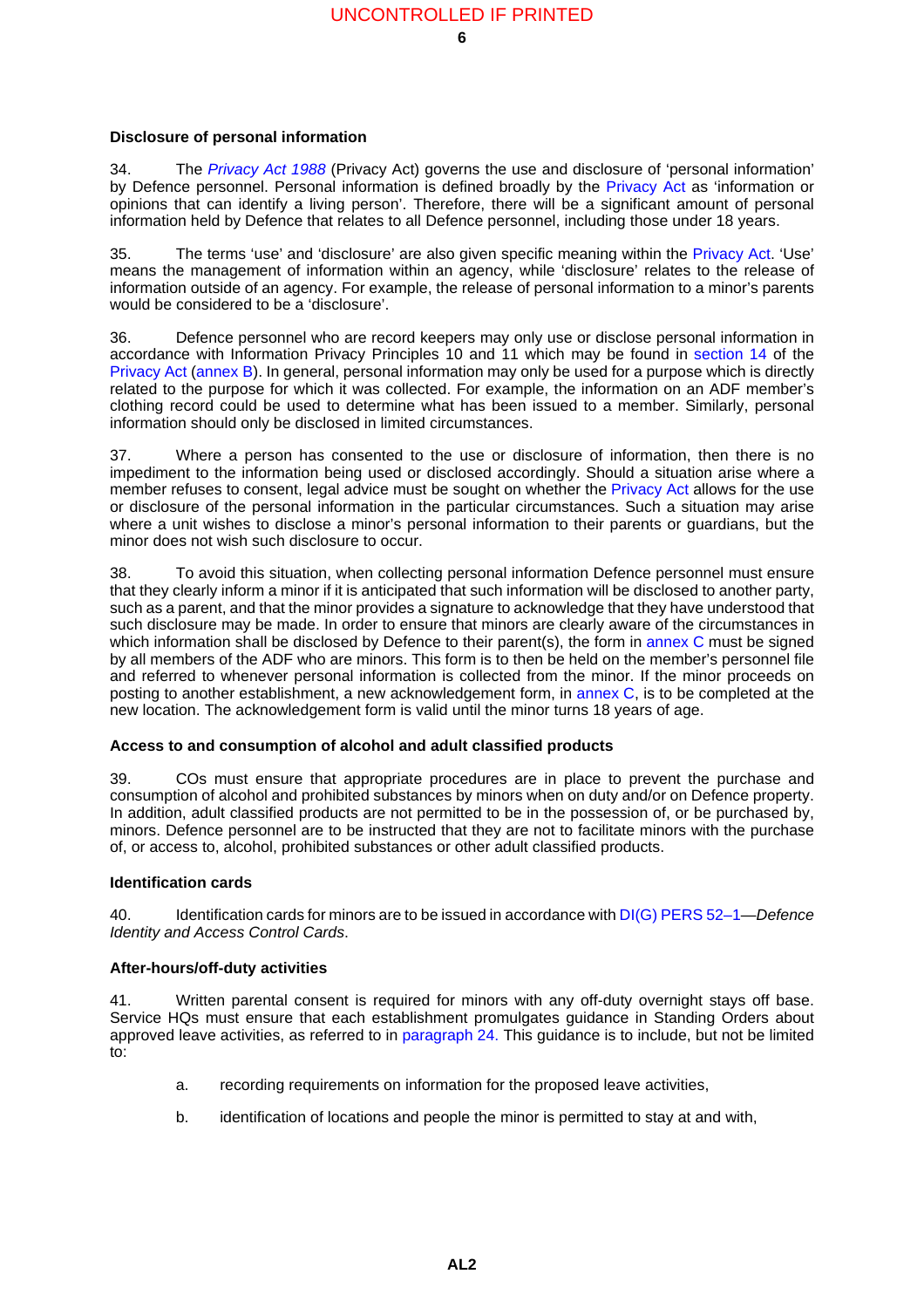- c. travel arrangements,
- d. emergency contact numbers, and
- e. log in and log out procedures if the minor does not return at the allocated time.

#### **Termination of Service**

42. **Withdrawal of parental consent after commencement.** All minors must receive the written consent of their parent(s) in order to join the ADF. Should parent(s) wish to withdraw this consent after the minor has joined the ADF, the minor's service in the ADF may be terminated. The Defence Personnel Regulations confers a discretionary power to terminate an ADF member on the basis of specified conditions, including the withdrawal of parental consent. This Regulation does not mandate that termination should occur, but rather provides that these conditions are a legitimate basis for termination.

43. As the reason for withdrawal of parental consent may be different in each case, any reply by the member must be properly considered. In cases where there is a strong conflict between the wishes of the parent(s) and the minor (where the minor does not wish their service to be terminated), or between parents, COs must seek legal advice to determine whether action should be pursued. For Air Force, advice should be sought from the Personnel Management Agency. In order to maintain a consistent tri-Service approach to this issue, Director Advisings in Defence Legal is the point of contact for all requests for legal advice related to the termination of a minor's service in the ADF. If the minor does not wish to contest the termination, COs are to implement processes for the minor as per the relevant Service policy. It is not necessary in these instances for COs to contact Defence Legal for legal advice.

44. Where termination action is being initiated for a minor, and units are informing their parents of the action, Defence personnel must comply with the requirements of the [Privacy Act](http://www.austlii.edu.au/au/legis/cth/consol_act/pa1988108/) as discussed in [paragraphs](#page-7-0) 34. to 38. Minors who have signed the form in [annex](#page-16-0) C have acknowledged that information on termination action would be released to their parents, but if there is any uncertainty in relation to this issue legal advice should be sought to confirm the appropriate actions. If post-termination travel and accommodation is being arranged by Defence, Defence personnel must have regard to the need to ensure that the arrangements are safe, adequate and appropriate for a minor. Payment for any such travel is to be in accordance with single-Service discharge procedures.

#### **Risk <sup>45</sup>**

45. When determining establishment policy for minors, Service HQs are to consider the level of risk, both emotional and physical, with particular cognisance of the highest likely level of vulnerability. Each Service is to ensure that establishment COs develop and promulgate a risk management plan for the care of minors while under their responsibility. The risk management plan must be reviewed annually, and contribute to the overall development of the establishment risk management plan. This plan is to include, but not be limited to, the issues identified in [paragraph](#page-5-0) 24.

# **EMPLOYMENT/DEPLOYMENT <sup>46</sup>**

#### **Post-training employment <sup>46</sup>**

46. To assist in awareness and facilitate the tracking of minors during transition between training establishments and/or units, the losing establishment/unit must advise the gaining establishment/unit that a minor is being transferred into their care. Such notification must occur for all attachments and postings, and is to be formally acknowledged by the gaining establishment/unit. Unless specifically agreed beforehand, the losing establishment/unit retains overall responsibility for the minor until they report to the gaining unit, utilising a standard form and acknowledgement advice. The losing establishment/unit is to make transport arrangements for the minor to travel to the gaining unit, including accompanying them to the point of departure. COs of the gaining establishment/unit must ensure that appropriate arrangements are made to escort minors from the arrival point to the establishment/unit.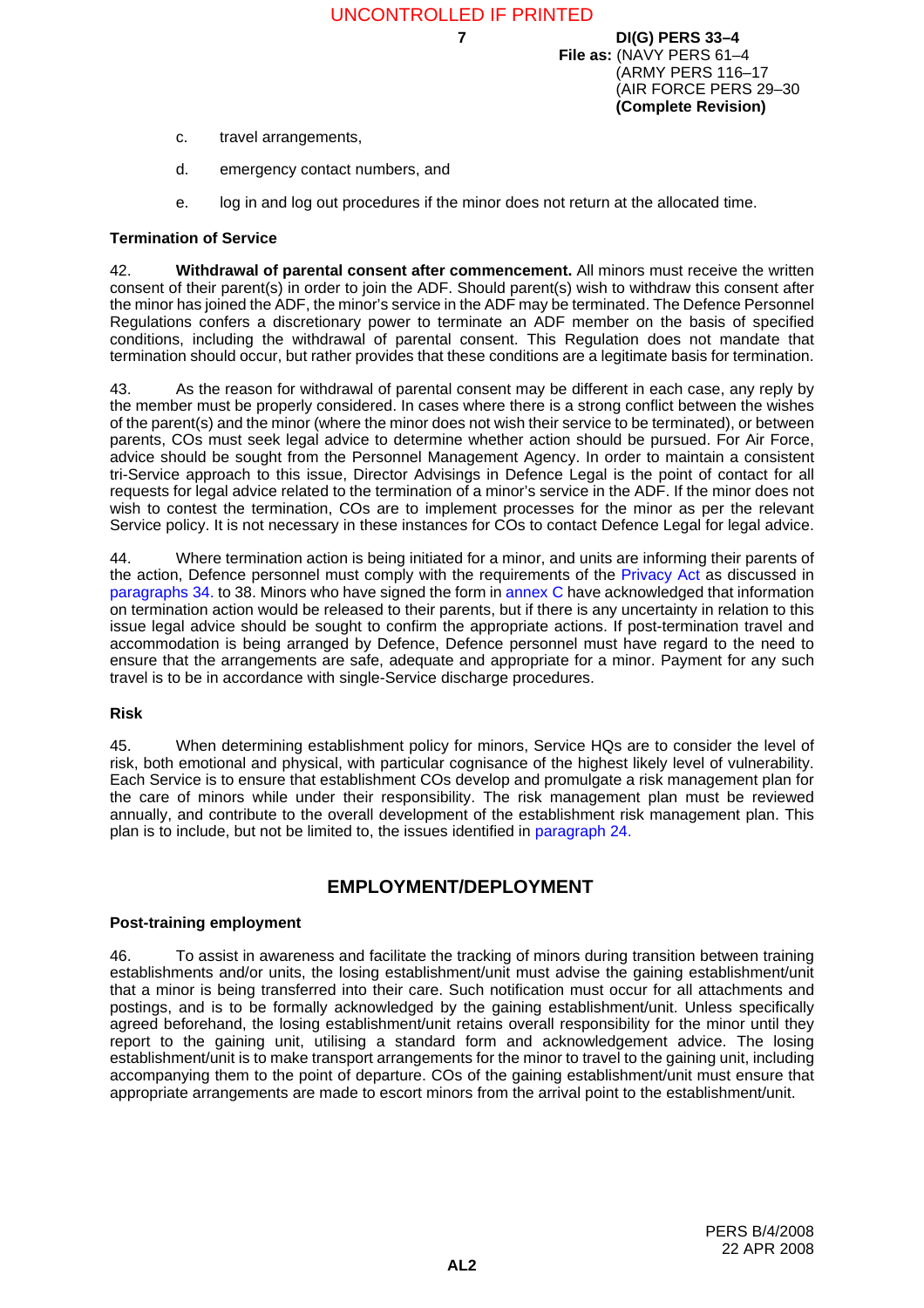#### **Deployment into hostilities <sup>47</sup>**

47. In accordance with Defence's obligations under the Protocol, Services must take all feasible measures to ensure that minors do not participate in hostilities. That is, to the maximum extent possible, and where it will not adversely impact on the conduct of operations, minors should not be deployed into areas of operations where there is a likelihood of hostile action.

48. Where a minor is part of a unit that is required to deploy to an area of hostility, that minor is not to deploy with the unit. In the case of a unit that is in transit or on exercise, and is required to deploy at short notice, minors in that unit must be returned to a safe area without undue delay.

<span id="page-9-0"></span>49. A CO is not obliged to remove a minor from direct participation in hostilities where:

- a. circumstances beyond the control of the CO do not permit removal,
- b. it would be more dangerous to the minor to attempt to do so, or
- c. it would prejudice the effectiveness of the mission.

50. However, nothing in [paragraph](#page-9-0) 49. relieves a CO of the obligation to do everything possible within their power to prevent minors from participating directly in hostilities.

51. There should be very few circumstances in which the above requirement could not be met. The most obvious exception relates to Navy. Where a minor is serving in a ship that is diverted at short notice to an area of hostility, and it is not reasonable for that minor to be landed at the nearest safe port prior to the vessel continuing to the area of operations, that minor is to remain with their ship, and wherever possible, not participate in any hostile activities.

52. **Member responsibilities.** Despite the requirement that minors not be deployed to an area of hostility, they are not exempted from their responsibility to engage in military exercises, normal military duty, weapons training and other military training in accordance with normal Service requirements.

53. **Compliance.** COs must immediately advise J1 Joint Operations Command and Deputy Chief Joint Operations of any instance where the minor cannot be returned to a safe place and must be deployed with their unit.

# **DEFENCE FORCE DISCIPLINE ACT INTERVIEW PROCEDURES INVOLVING MINORS <sup>54</sup>**

54. Article 12 of the Convention states that:

*'the child shall … be provided the opportunity to be heard in any judicial and administrative proceedings affecting the child, either directly, or through a representative or an appropriate body, in a manner consistent with the procedural rules of national law'.*

<span id="page-9-1"></span>55. A minor must only be interviewed under the [DFDA](http://www.austlii.edu.au/au/legis/cth/consol_act/dfda1982188/) in the presence of an 'interview representative'. An 'interview representative' in relation to a minor means:

- a. a parent of the minor or a legal practitioner (as identified under section [101F](http://www.austlii.edu.au/au/legis/cth/consol_act/dfda1982188/s101f.html) of the [DFDA\)](http://www.austlii.edu.au/au/legis/cth/consol_act/dfda1982188/) acting for the minor;
- <span id="page-9-2"></span>b. if a parent or legal practitioner is unavailable—an adult relative or colleague of the minor who is acceptable to the minor; or
- c. if no person covered by [subparagraph](#page-9-1) a. or [subparagraph](#page-9-2) b. is available—an independent adult who is acceptable to the minor.

56. The role of the 'interview representative' is to provide a physical presence in support of the minor during their [DFDA](http://www.austlii.edu.au/au/legis/cth/consol_act/dfda1982188/) interview. Except in the case where the 'interview representative' is a legal practitioner, the 'interview representative' is not to provide legal advice to the minor. The 'interview representative' is not to interfere with lawful interview questioning but is to be an independent witness to the interview process on behalf of the minor. If a statement is produced as a result of the interview, the 'interview representative' must also sign the statement.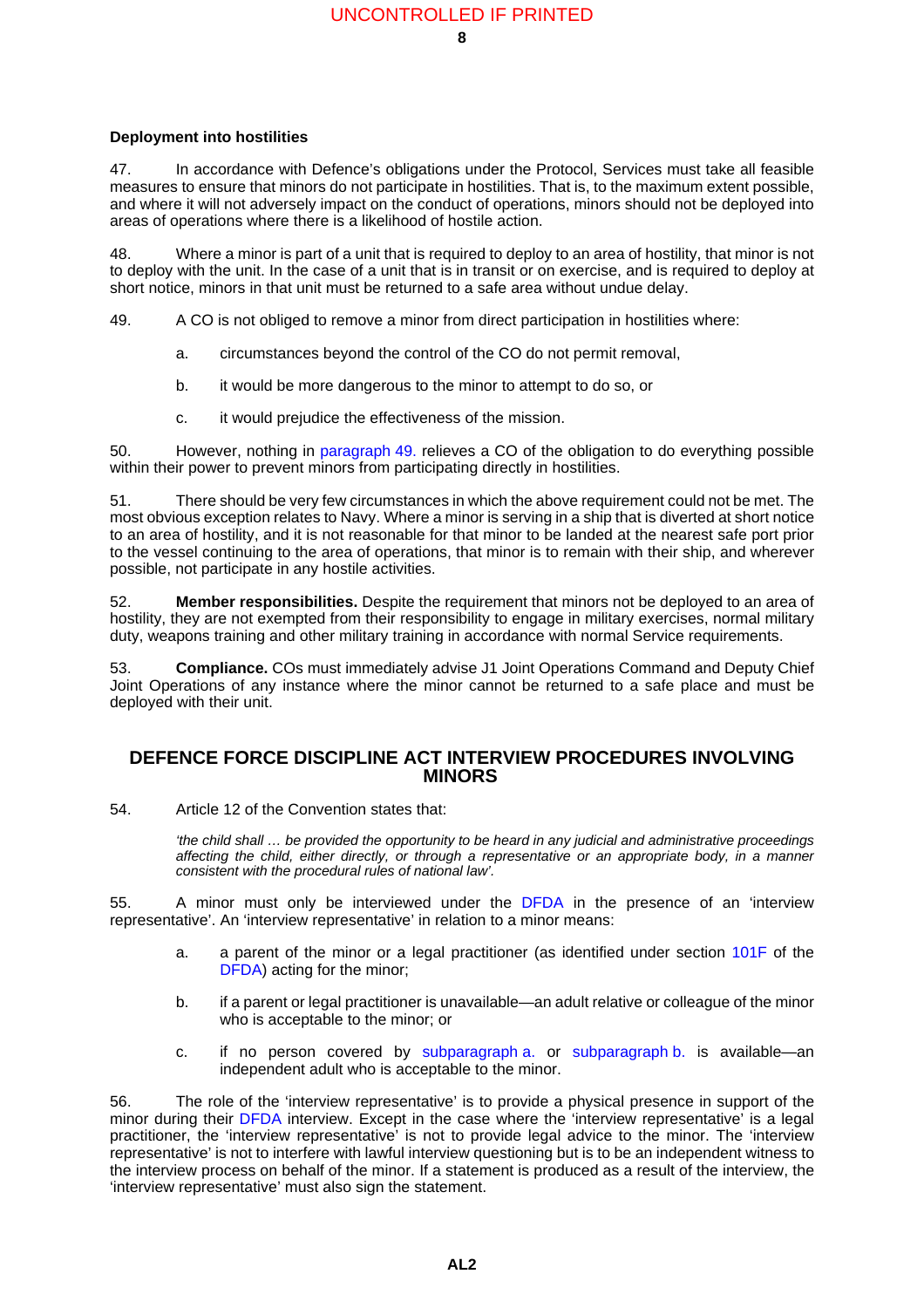57. The 'interview representative' is to be in the geographic locality of the interview location and be reasonably available. Unless special circumstances exist, a delay of more than two hours may be unreasonable.

58. The minor and the 'interview representative' must be allowed to communicate, if so desired by the minor, prior to the interview and in private. If, during the interview, the [DFDA](http://www.austlii.edu.au/au/legis/cth/consol_act/dfda1982188/) investigating officer considers that the 'interview representative' is unreasonably interfering with the questioning of the minor, the investigating officer may exclude the 'interview representative' from being present during the interview. However, if this occurs, then proceedings must be halted until another acceptable representative is available.

59. All reasonable costs, as determined by the CO, are to be met by the minor's unit. Reasonable costs may include, but are not limited to, the travel and legal fees for the minor's legal practitioner, parent or both.

### **RELATED LEGISLATION, INSTRUCTIONS, ORDERS, PUBLICATIONS AND WEBSITES <sup>60</sup>**

#### **Commonwealth Legislation**

*[Privacy Act 1988](http://www.austlii.edu.au/au/legis/cth/consol_act/pa1988108/)*

*[Occupational Health and Safety \(Commonwealth Employment\) Act 1991](http://www.austlii.edu.au/au/legis/cth/num_act/ohasea1991531/)*

*[Crimes Act 1914](http://www.austlii.edu.au/au/legis/cth/consol_act/ca191482/)*

*[Criminal Code Act 1995](http://www.austlii.edu.au/au/legis/cth/consol_act/cca1995115/)*

*[Public Service Act 1999](http://www.austlii.edu.au/au/legis/cth/consol_act/psa1999152/)*

#### **Defence Legislation**

*[Defence Force Discipline Act 1982](http://www.austlii.edu.au/au/legis/cth/consol_act/dfda1982188/)*

*[Defence Act 1903](http://www.austlii.edu.au/au/legis/cth/consol_act/da190356/)*

*[Defence Force Discipline Appeals Act 1955](http://www.austlii.edu.au/au/legis/cth/consol_act/dfdaa1955251/)*

[Defence \(Personnel\) Regulations 2002](http://www.comlaw.gov.au/ComLaw/Legislation/LegislativeInstrumentCompilation1.nsf/0/7FD6C09F2A0A84BDCA257369007ED0F0/$file/DefPersonel2002.pdf)

#### **State and Territory Legislation**

*Child Protection (Prohibited Employment) Act 1998* (NSW)

*Commission for Children and Young People Act 2000* (QLD)

*Child Protection (Offender Reporting and Registration) Act 1994* (NT)

*Working with Children (Criminal Record Checking) Act 2004* (WA)

Division 5, *Summary Offences Act 1966* (Vic)

Sections 21A and 21B, *Summary Offences Act 1953* (NSW)

Section 388, *Children and Young Persons Act 1999* (ACT)

Section 21A, *Summary of Offences Act 1953* (SA)

Section 138A, *Child Welfare Act 1947* (WA)

Division 5, *Summary Offences Act 2005* (QLD)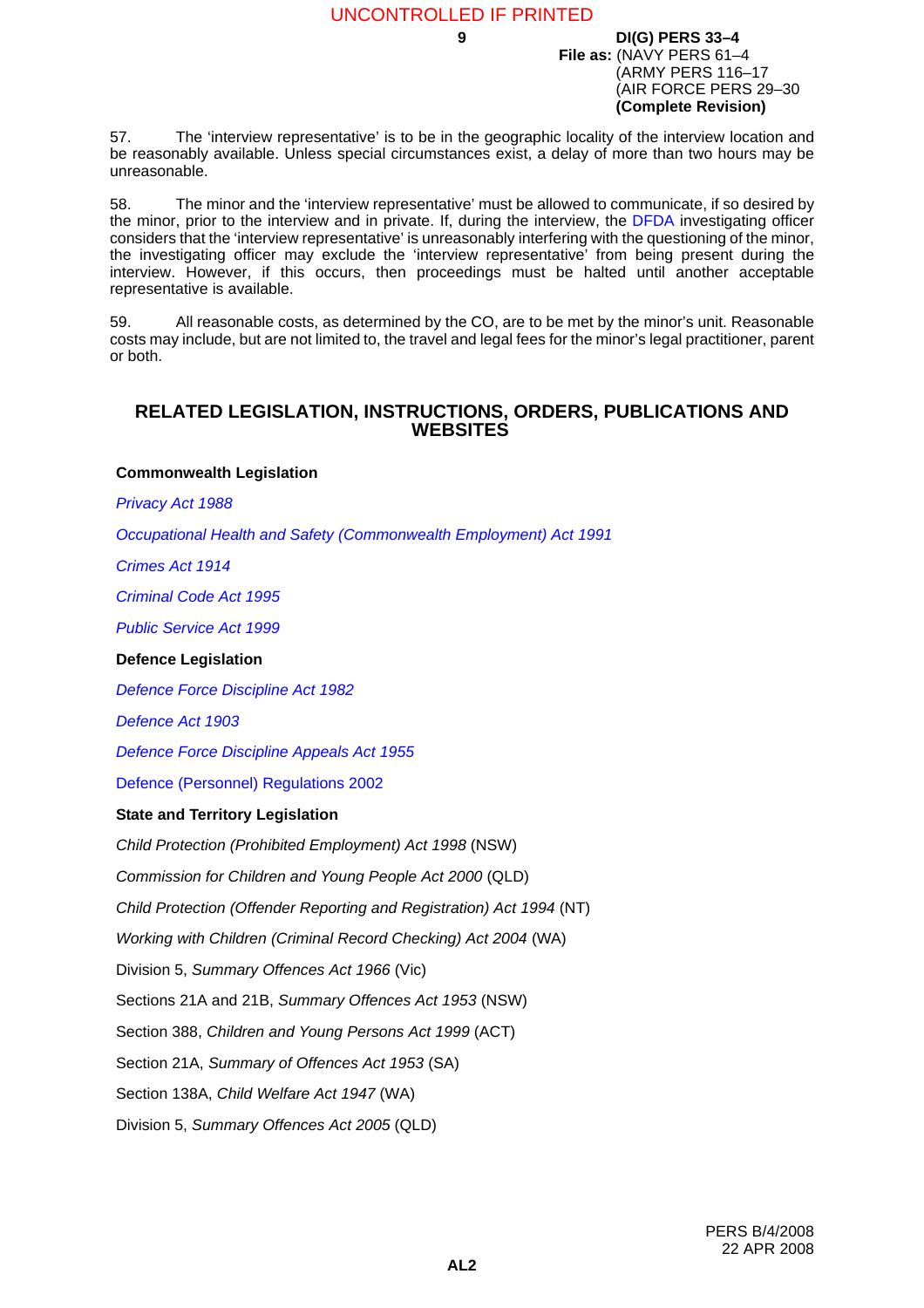#### UNCONTROLLED IF PRINTED

#### **Tri-Service Instructions**

[DI\(G\) ADMIN 0–0–001—](http://defweb.cbr.defence.gov.au/home/documents/DATA/ADFPUBS/DIG/GA0_0_001.PDF)*The System of Defence Instructions*

[DI\(G\) ADMIN 27–1](http://defweb.cbr.defence.gov.au/home/documents/DATA/ADFPUBS/DIG/DIA27_1.PDF)—*Freedom of Information Act—Implementation in the Department of Defence*

[DI\(G\) ADMIN 27–2](http://defweb.cbr.defence.gov.au/home/documents/DATA/ADFPUBS/DIG/GA27_02.PDF)—*Access to Defence and Defence-related archival records under the Archives Act 1983*

[DI\(G\) PERS 11–2](http://defweb.cbr.defence.gov.au/home/documents/DATA/ADFPUBS/DIG/GP11_02.PDF)—*Notification of Service and Non-Australian Defence Force casualties*

[DI\(G\) PERS 15–1](http://defweb.cbr.defence.gov.au/home/documents/DATA/ADFPUBS/DIG/DIP15_1.PDF)—*Misuse of Alcohol in the Defence Force*

[DI\(G\) PERS 15–2](http://defweb.cbr.defence.gov.au/home/documents/DATA/ADFPUBS/DIG/GP15_02.PDF)—*Involvement by members of the Australian Defence Force with a prohibited substance*

[DI\(G\) PERS 15–4](http://defweb.cbr.defence.gov.au/home/documents/DATA/ADFPUBS/DIG/gp15_04.pdf)—*Alcohol testing in the Australian Defence Force*

[DI\(G\) PERS 15–5](http://defweb.cbr.defence.gov.au/home/documents/DATA/ADFPUBS/DIG/gp15_5.pdf)—*Testing for prohibited substances in the Australian Defence Force under Part VIIIA of the Defence Act 1903*

[DI\(G\) PERS 16–20—](http://defweb.cbr.defence.gov.au/home/documents/DATA/ADFPUBS/DIG/gp16_20.PDF)*Privacy of health information in Defence*

[DI\(G\) PERS 34–2](http://defweb.cbr.defence.gov.au/home/documents/DATA/ADFPUBS/DIG/DIP34_2.PDF)—*Complaints of Discrimination and Harassment Through the Human Rights and Equal Opportunity Commission*

[DI\(G\) PERS 35–3](http://defweb.cbr.defence.gov.au/home/documents/DATA/ADFPUBS/DIG/GP35_03.PDF)—*Management and Reporting of Unacceptable Behaviour*

[DI\(G\) PERS 35–4](http://defweb.cbr.defence.gov.au/home/documents/DATA/ADFPUBS/DIG/GP35_04.PDF)—*Management and Reporting of Sexual Offences*

[DI\(G\) PERS 35–6](http://defweb.cbr.defence.gov.au/home/documents/DATA/ADFPUBS/DIG/GP35_6.PDF)—*Formal Warnings and Censures in the Australian Defence Force*

[DI\(G\) PERS 36–3](http://defweb.cbr.defence.gov.au/home/documents/DATA/ADFPUBS/DIG/GP36_03.PDF)—*Inherent requirements of service in the Australian Defence Force*

[DI\(G\) PERS 50–1](http://defweb.cbr.defence.gov.au/home/documents/data/ADFPUBS/DIG/gp50_1.pdf)—*Equity and Diversity in the Australian Defence Force*

[DI\(G\) PERS 52–1](http://defweb.cbr.defence.gov.au/home/documents/data/ADFPUBS/DIG/GP52_1.PDF)—*Defence Identity and Access Control Cards*

#### **RAN Instructions**

[Australian Books of Reference \(ABR\) 6289—](http://defweb.cbr.defence.gov.au/home/documents/navy/abr6289.htm)*RAN Officers' Career Management Manual*

[ABR 10](http://defweb.cbr.defence.gov.au/home/documents/navy/abr10con.htm)—*Sailors' Career Management Manual*

#### **RAAF Instructions**

[Defence Instruction \(Air Force\) \(DI\(AF\)\) PERS 7–2](http://defweb.cbr.defence.gov.au/home/documents/DATA/RAAFPUBS/DIAF/AFP7_2.PDF)—*Officers Transfers, Resignations and Retirements*

[DI\(AF\) PERS 7–3—](http://defweb.cbr.defence.gov.au/home/documents/DATA/RAAFPUBS/DIAF/AFP7_3.PDF)*General Discharge/Transfer Procedures—Permanent Air Force*

#### **Army Instructions**

[Defence Instruction \(Army\) \(DI\(A\)\) PERS 47–10—](http://defweb.cbr.defence.gov.au/home/documents/DATA/ARMYPUBS/DIA/AP47_10.PDF)*Resignation, Retirement and Termination of Service—Officers*

[DI\(A\) PERS 116–5—](http://defweb.cbr.defence.gov.au/home/documents/DATA/ARMYPUBS/DIA/AP116_5.PDF)*Separation of Regular Army soldiers, Army Reserve soldiers and soldiers on full-time service—policy and procedures*

#### **Defence Documents**

[Defence Workplace Equity and Diversity Plan 2005–2007](http://intranet.defence.gov.au/fr/publications/wedp%2005-07.pdf)

#### **Annexes:**

- A. [Definitions](#page-12-0)
- B. [Extract from the Privacy Act 1988](#page-14-0)
- C. [Notice of the disclosure of personal information for members of the Australian Defence Force](#page-16-0) [under the age of 18 years](#page-16-0)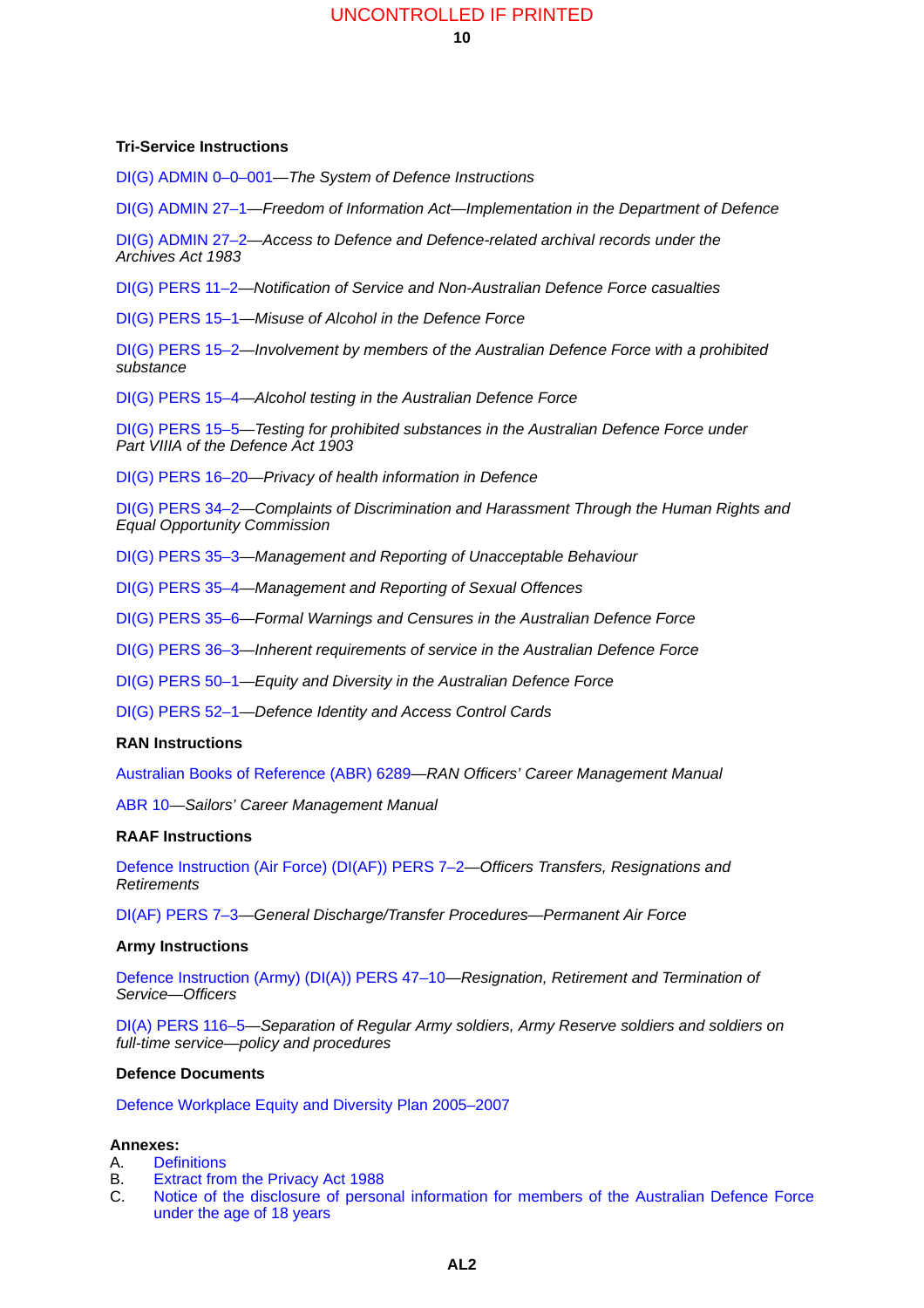# <span id="page-12-0"></span>**DEFINITIONS**

- 1. The following definitions apply to this Instruction:
	- a. **Adult Classified Products**—refers to Restricted or Extra Sale Control materials, including, but not limited to, internet, literature, CDs/videos, posters and computer games.
	- b. **Commanding Officer**—the individual who holds command within an establishment, unit, base or ship.
	- c. **Duty of care**—is the legal requirement that a person exercise a reasonable standard of care to prevent injury/harm to others which can be reasonably foreseen.
	- d. **Minor**—is a person under the age of 18 years.
	- e. **Parent**—includes the living, legally recognised parents (including adoptive) and/or legal guardians of the minor.
	- f. **Prohibited substance**—is a narcotic substance as defined in the *[Customs Act 1901](http://www.austlii.edu.au/au/legis/cth/consol_act/ca1901124/)* or any other substance determined to be a prohibited substance by the Chief of the Defence Force for the purposes of part VIIIA of the *[Defence Act 1903](http://www.austlii.edu.au/au/legis/cth/consol_act/da190356/)*.
	- g. **Services**—the three Services within the Australian Defence Force (ADF)—Navy, Army and Air Force.
	- h. **Defence**—means the Defence Organisation, Defence Materiel Organisation and the ADF.
	- i. **Defence employee**—means a person employed in the Department of Defence under [section 22](http://www.austlii.edu.au/au/legis/cth/consol_act/psa1999152/s22.html) of the *Public Service Act 1999*.
	- j. **Defence member**—as defined in [section 3](http://www.austlii.edu.au/au/legis/cth/consol_act/dfda1982188/s3.html) of the *Defence Force Discipline Act 1982*, means:
		- (1) a member of the Permanent Navy, the Regular Army or the Permanent Air Force; or
		- (2) a member of the Reserves who:
			- (a) is rendering continuous full-time service; or
			- (b) is on duty or in uniform.
	- k. **Defence personnel**—all Defence employees, Defence civilians (including employees and contractors), Defence members and the equivalents from other organisations who are on exchange to Defence.
	- l. **Vulnerability**—susceptibility to injury or attack, due to the inability to appreciate risk. Such injuries or attacks may take many forms, from physical to emotional and psychological. Vulnerability of minors may be related to the following factors:
		- (1) **Age**—in general terms, the level of vulnerability reduces as age increases, with a minor representing the highest level of vulnerability.
		- (2) **Gender**—a level of vulnerability will exist when the relative proportion of one gender within a group is significantly less than the other.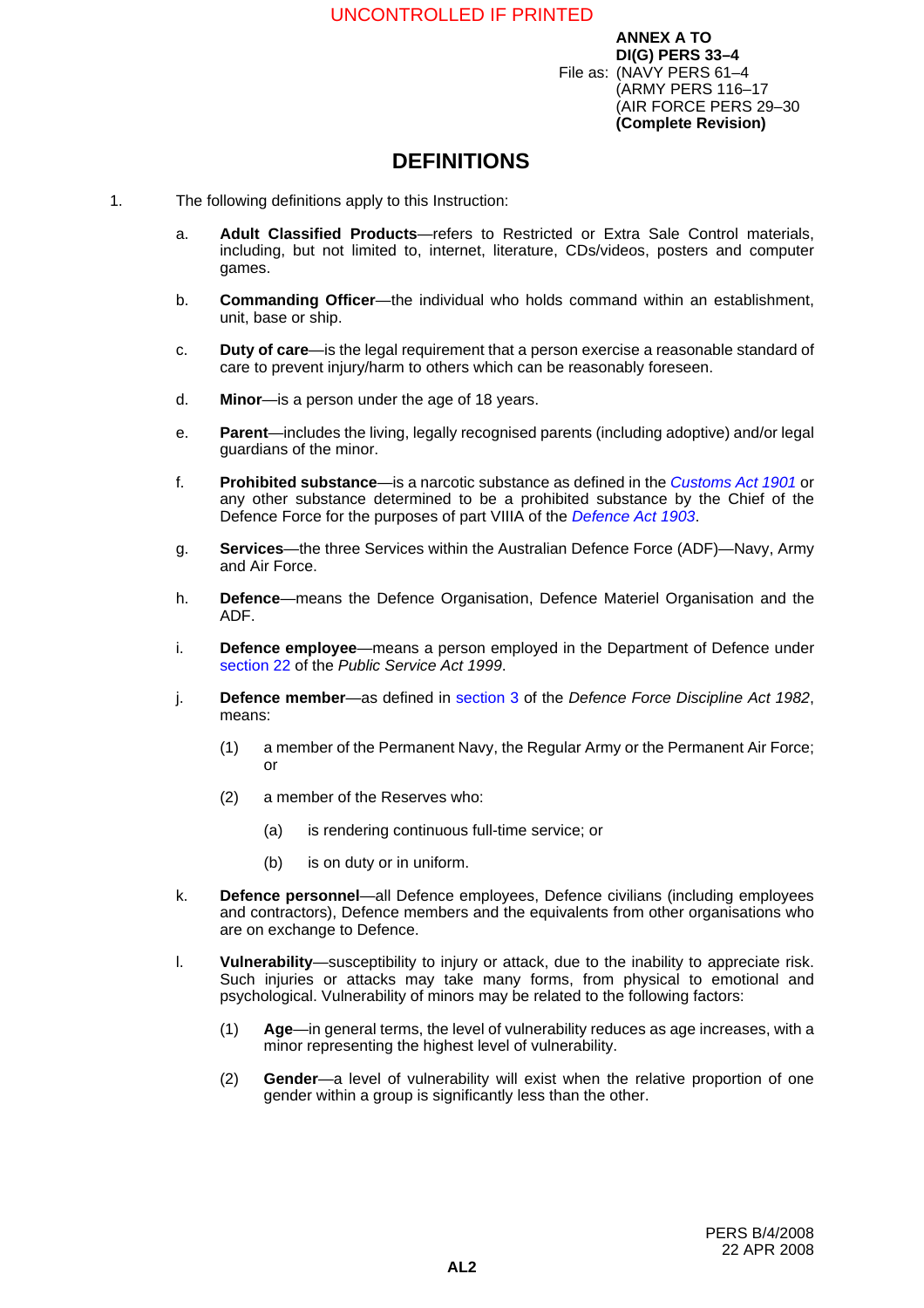# **A–2** UNCONTROLLED IF PRINTED

- (3) **Life experience**—life experience informs an individual's ability to manage undesirable or potentially threatening situations. School leavers can generally have limited life experience and therefore have a higher level of vulnerability.
- (4) **Rank**—in general terms, the level of vulnerability reduces as rank increases.
- (5) **Service experience**—exposure to the practical application of Service personnel policies and support systems provides the member with the means to cope with the normal range of occurrences to be found in Service life, and deal with any undesirable or unacceptable situations if they arise. In most cases, sufficient experience will be gained during or shortly after Initial Employment Training/Basic Training.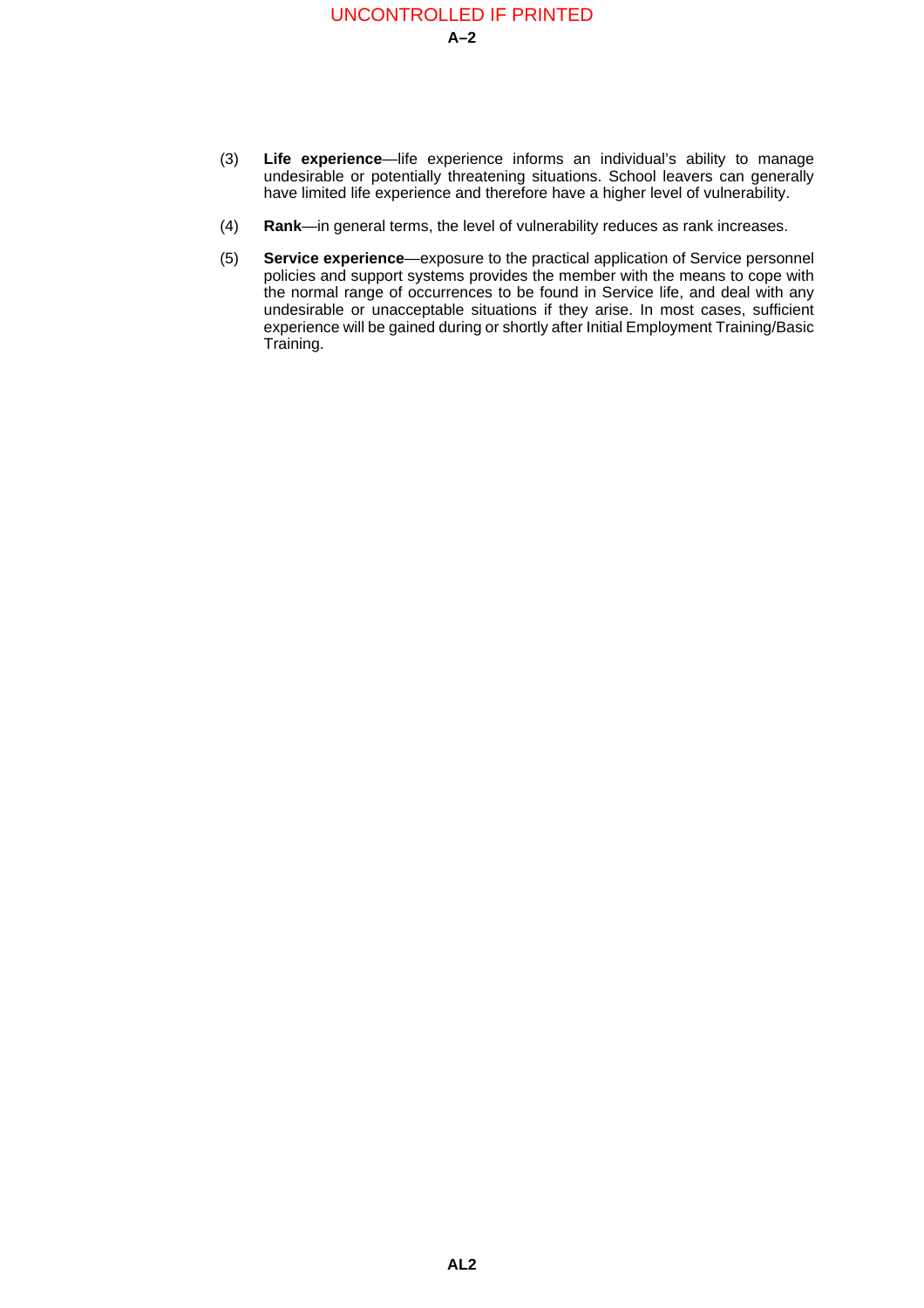# <span id="page-14-0"></span>**EXTRACT FROM THE PRIVACY ACT 1988**

# **Part III Division 2—Information Privacy Principles**

**Section 14: Information Privacy Principles** 

### **Principle 2**

# **Solicitation of personal information from individual concerned**

### Where:

- (a) a collector collects personal information for inclusion in a record or in a generally available publication; and
- (b) the information is solicited by the collector from the individual concerned;

the collector shall take such steps (if any) as are, in the circumstances, reasonable to ensure that, before the information is collected or, if that is not practicable, as soon as practicable after the information is collected, the individual concerned is generally aware of:

- (c) the purpose for which the information is being collected;
- (d) if the collection of the information is authorised or required by or under law—the fact that the collection of the information is so authorised or required; and
- (e) any person to whom, or any body or agency to which, it is the collector's usual practice to disclose personal information of the kind so collected, and (if known by the collector) any person to whom, or any body or agency to which, it is the usual practice of that first-mentioned person, body or agency to pass on that information.

# **Principle 10**

### **Limits on use of personal information**

1. A record-keeper who has possession or control of a record that contains personal information that was obtained for a particular purpose shall not use the information for any other purpose unless:

- (a) the individual concerned has consented to use of the information for that other purpose;
- (b) the record-keeper believes on reasonable grounds that use of the information for that other purpose is necessary to prevent or lessen a serious and imminent threat to the life or health of the individual concerned or another person;
- (c) use of the information for that other purpose is required or authorised by or under law;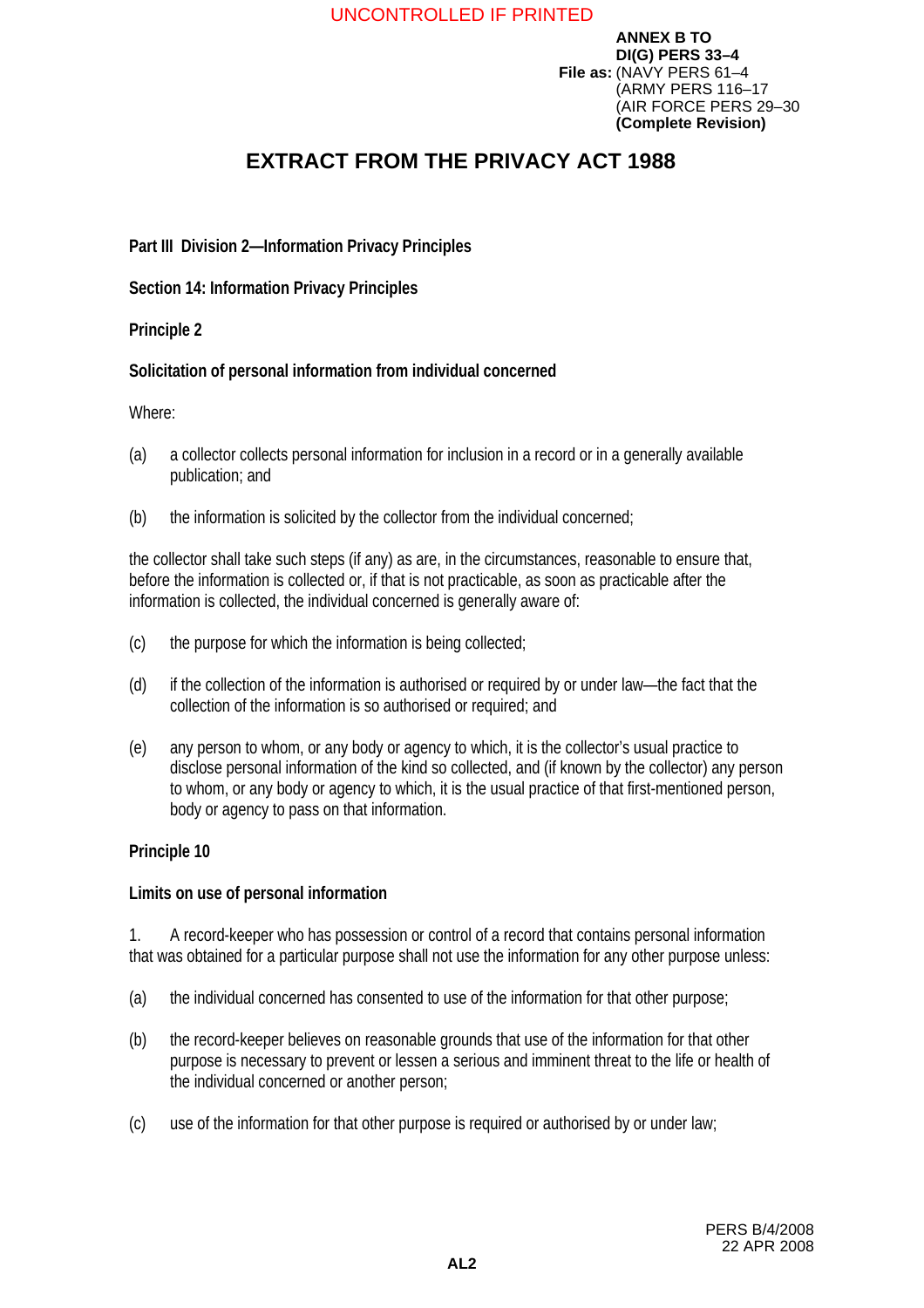# **B–2** UNCONTROLLED IF PRINTED

- (d) use of the information for that other purpose is reasonably necessary for enforcement of the criminal law or of a law imposing a pecuniary penalty, or for the protection of the public revenue; or
- (e) the purpose for which the information is used is directly related to the purpose for which the information was obtained.

2. Where personal information is used for enforcement of the criminal law or of a law imposing a pecuniary penalty, or for the protection of the public revenue, the record-keeper shall include in the record containing that information a note of that use.

# **Principle 11**

### **Limits on disclosure of personal information**

1. A record-keeper who has possession or control of a record that contains personal information shall not disclose the information to a person, body or agency (other than the individual concerned) unless:

- (a) the individual concerned is reasonably likely to have been aware, or made aware under Principle 2, that information of that kind is usually passed to that person, body or agency;
- (b) the individual concerned has consented to the disclosure;
- (c) the record-keeper believes on reasonable grounds that the disclosure is necessary to prevent or lessen a serious and imminent threat to the life or health of the individual concerned or of another person;
- (d) the disclosure is required or authorised by or under law; or
- (e) the disclosure is reasonably necessary for the enforcement of the criminal law or of a law imposing a pecuniary penalty, or for the protection of the public revenue.

2. Where personal information is disclosed for the purposes of enforcement of the criminal law or of a law imposing a pecuniary penalty, or for the purpose of the protection of the public revenue, the record-keeper shall include in the record containing that information a note of the disclosure.

3. A person, body or agency to whom personal information is disclosed under clause 1 of this Principle shall not use or disclose the information for a purpose other than the purpose for which the information was given to the person, body or agency.